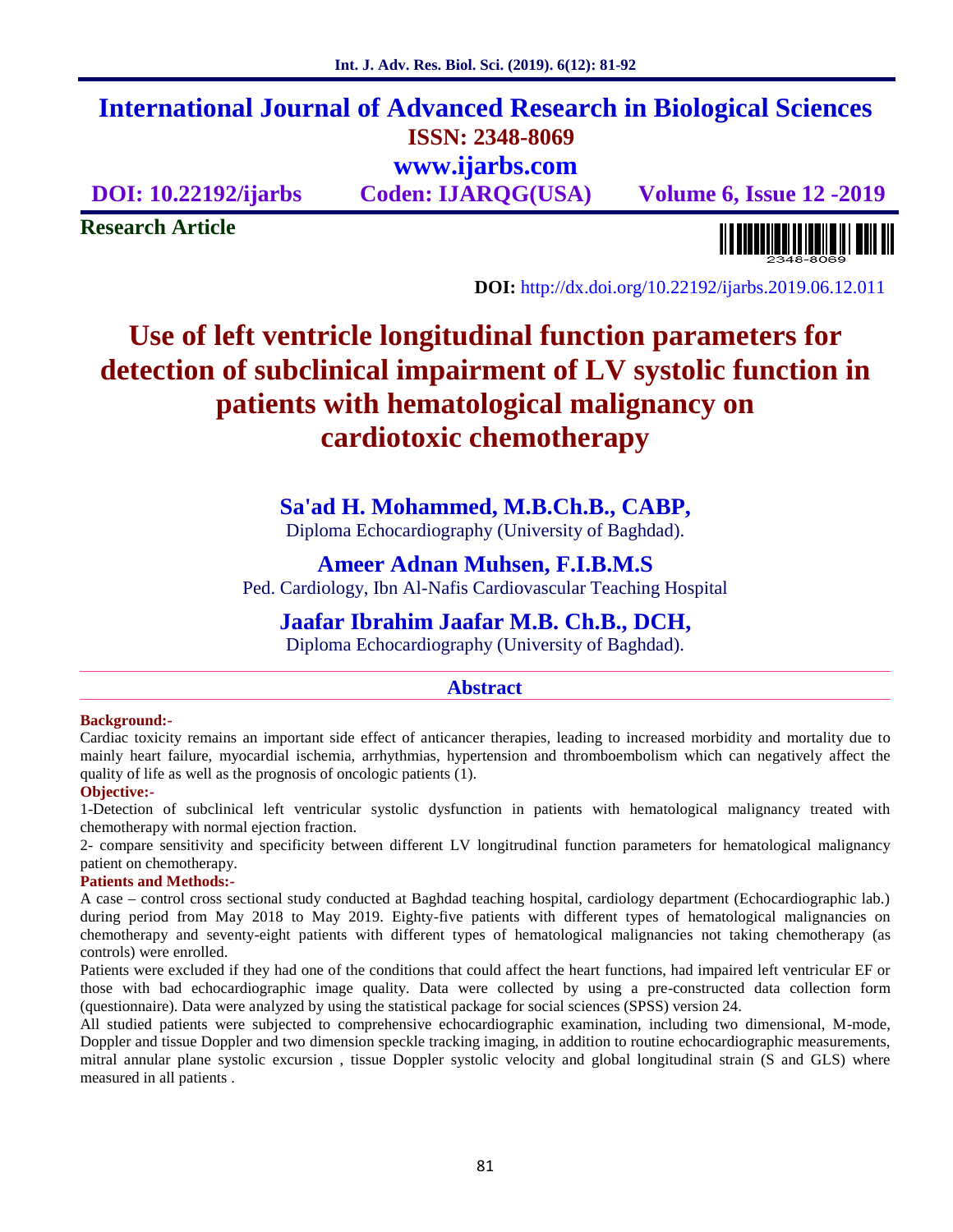#### **Results:-**

The studied patients aged 17-65 years, of both genders. All of the patients taking doxorubicin with mean cumulative dose 201±140 and other chemotherapeutic agents was taken in different percent's

The mean ejection fraction (EF) was lower in cases than controls (P<0.05) in spite of normal values of EF in both cases and control .

Patients who were taking chemotherapy had a significant abnormality in the MAPSE, LV mean S `and GLS with equal segment involvement. (P-value< 0.05).

Also by comparing the three echocardiography parameters taken in study, the MAPSE sensitivity and specificity were 82% and 93% respectively, and S` sensitivity and specificity were 89% and 95% respectively, and GLS sensitivity and specificity were 94% and 97.5% respectively.

#### **Conclusions:**

Myocardial strain imaging, is the most sensitive and specific echocardiography parameter for detection of subclinical LV systolic dysfunction of patients on chemotherapy and MAPSE and S` are more sensitive and specific than EF.

The use of these parameters are expected to detect left ventricle dysfunction at an earlier stage with possible early intervention to prevent progression and improve outcome.

**Keywords:** Cardiac toxicity, hematological malignancy, echocardiographic examination, MAPSE.

# **Introduction**

A significant proportion of cancer survivor are living with long term adverse effect of cancer therapy, involving multiple organ systems. Cardiovascular toxicity of cancer therapy is the major concern of in this regard. (1).

Historically, several definitions of cardiotoxicity have been proposed. The most commonly used definition is a 5% reduction in symptomatic patients (or 10% reduction in asymptomatic patients) in the left ventricular ejection fraction (LVEF) from baseline to an LVEF <55% (2)The use of LVEF has important limitations. **First**, the measurement of LVEF is subject to technique-related variability, which can be higher than the thresholds used to define cardiotoxicity **Second,** the reduction in LVEF is often a late phenomenon, with failure to recover systolic function in up to 58% of patients despite intervention (3).

Current anticancer therapies are associated with unique and various degrees of direct (e.g., myocardial toxicity, ischemia, hypertension, arrhythmias) as well as indirect cardiovascular insults (e.g., unfavorable lifestyle changes). Cardiovascular diseases are not always caused by toxicity from cancer therapy exposures, and they can be normal disease processes in older adults. The incidence of cancer treatmentinduced cardiovascular injury varies and widely, depending on the specific cancer therapy used, duration of therapy, and underlying patient comorbidities. (4).

# **Cardiotoxic chemotherapy: -**

# **Anthracycline:-**

Anthracycline are among the most widely utilized antineoplastic agents and include doxorubicin, liposomal doxorubicin, daunorubicin, idarubicin, and epirubicin. These agents are frequently used in curative and palliative regimens for breast cancer, lymphomas, sarcomas, acute leukemia, and other cancers. Anthracycline-induced cardiotoxicity was first reported as early as 1967 in children receiving doxorubicin. (4)

Systolic dysfunction occurs by a number of mechanisms including increase in myocardial interstitial pressure causing a decreases in coronary blood flow culminating.to cardiac ischemia. In addition to the aforementioned, conversion of anthracyclines to secondary alcohol metabolites in cardiac myocytes lead to poorclearance and greater accumulation in the heart. This in turn contributes to cardiotoxicity both during and for a protracted period of time after completion of chemotherapy. A new pre-clinical study showed that cardiomyocytes-specific deletion of Top2b (encoding topoisomerase-IIß) protects cardiomyocytes from doxorubicin induced DNA double-strand breaks and transcription changes which cause defective mitochondrial biogenesis. In the preclinical study the aforementioned deletion protected mice from the development of doxorubicin-induced heart failure suggesting that cardiotoxicity is mediated by topoisomerase-IIß in cardiomyocytes. (5,6)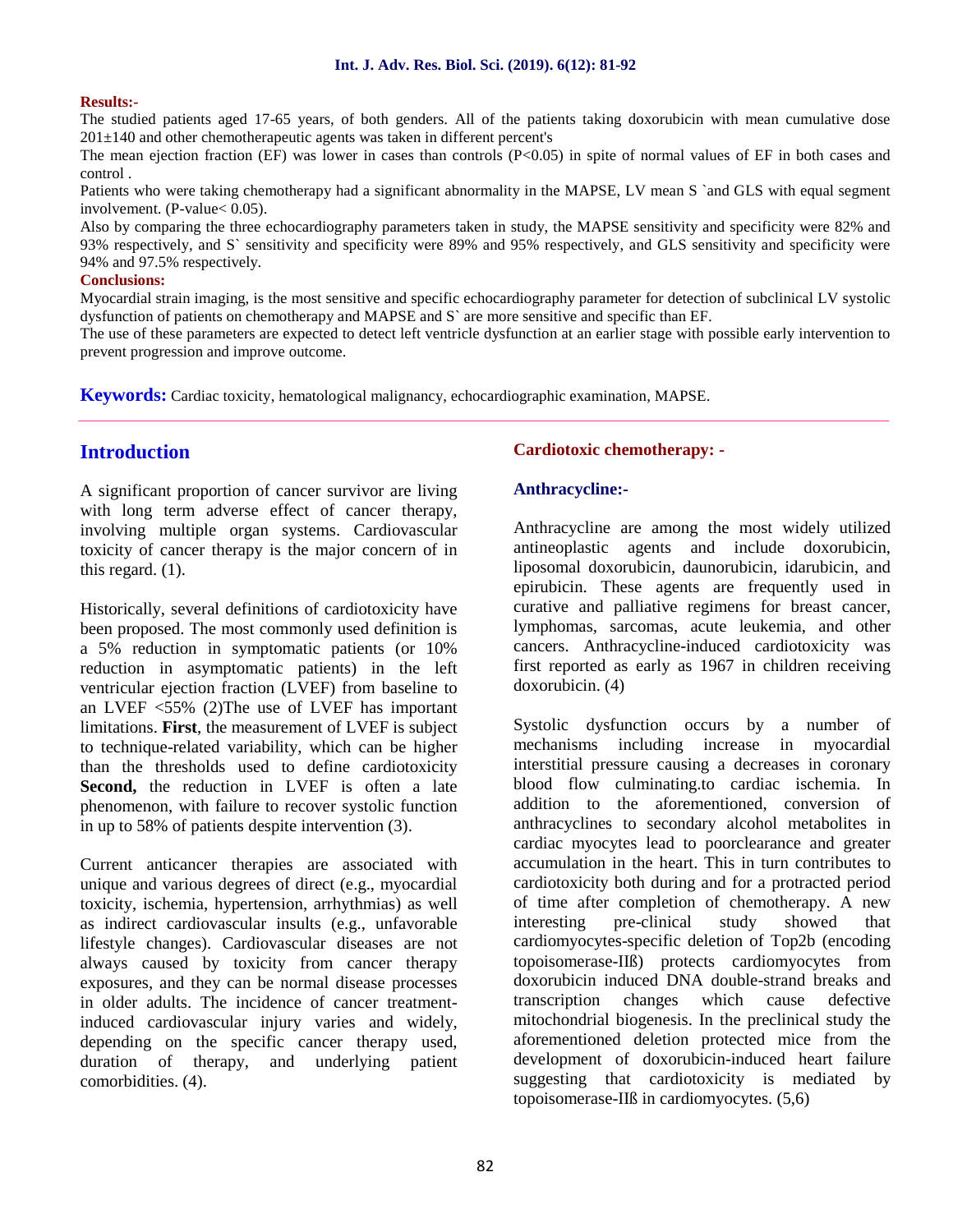Anthracycline cardiotoxicity is categorized as acute and chronic. Acute cardiotoxicity occurs during or soon after initiation of therapy. This is usually transient and self-limiting with a myopericarditis like picture, non-specific repolarization changes on ECG, dysrhythmias, troponin elevation, and transient LV dysfunction. These abnormalities usually resolve spontaneously with only supportive therapy. In contrast, chronic cardiotoxicity is the most common and relevant form of Anthracycline cardiotoxicity. This comprises of LV systolic dysfunction, which is insidious in onset and asymptomatic in the early stages, but can progress to dilated cardiomyopathy and overt CHF, which is generally irreversible. (7)

Chronic cardiotoxicity is arbitrarily classified as type 1 or early onset (typically detected within one year of completion of chemotherapy) and type 2 or late-onset (usually detected after the first year with an unlimited time frame of up to decades after completion of chemotherapy). Majority of the patients develop chronic cardiotoxicity within the first year of completing therapy. (8,9).

Asymptomatic and subclinical LV dysfunction generally precedes overt CHF. A prompt discontinuation of anthracycline therapy with the onset

of asymptomatic LV dysfunction can prevent its progression to CHF and is pivotal to the current strategies for the prevention of anthracycline related CHF. Chronic Anthracycline cardiotoxicity can also present as restrictive cardiomyopathy with diastolic dysfunction and heart failure with concomitant mediastinal irradiation. Prior to the widespread use of serial LV function monitoring, the incidence of CHF with doxorubicin was 4–7% in patients receiving 400 to 550 mg/m2, 18% in those receiving 551 to 700 mg/m2, and 30% at doses above 701 mg/m2 (10).

Many potential risk factors have been identified for anthracycline-induced cardiotoxicity as lifetime cumulative dose,intravenous bolus administration, high single doses, history of cardiovascular disease, diabetes mellitus (DM), andexcessive alcohol intake, longer time since therapy completion, and increased cardiac biomarkers (e.g., troponins and natriuretic peptides) during and after treatment (11).

An approach of serial LV function monitoring during anthracycline therapy and discontinuing further therapy at the appearance of subclinical LV dysfunction remains the most effective strategy for preventing overt CHF were developed based on the analysis of these studies (table-1.1). (12)

| EF                   | Dose of anthracycline                                                                                    | Cardiotoxicity              |
|----------------------|----------------------------------------------------------------------------------------------------------|-----------------------------|
| Normal<br>(EF 50%)   | Prior to starting<br>chemotherapy<br>At 250-300 mg/m2<br>At 400-450 mg/m2<br>Prior each subsequent cycle | 10% EF fall to<br>50%<br>EF |
| $30-50%$<br>$< 30\%$ | Prior starting therapy<br>Prior each subsequent dose<br>Avoid doxorubicin                                | 10% EF fall                 |

# **Table 1.1 Recommendations for monitoring LVEF during doxorubicin therapy**

# **Cyclophosphamide**

Cyclophosphamide, an alkylating agent, has been reported to cause left ventricular dysfunction in 7-28% of patients and case reports of treatment-related pericardial effusions and pericarditis have also been published. The exact mechanism of cardiotoxicity is unknown, but it has been hypothesized that cyclophosphamide causes direct endothelial injury followed by extravasation of toxic metabolites (13).

# **5-flourouracile and other antimetabolites: -**

Cardiotoxicity has been reported in up to 2–4% of patients receiving the antimetabolite 5-fluorouracil or its analogues. 5-flurouracil can cause coronary vasospasm resulting in chestpain, myocardial ischemia, myocardial infarction, and death. (7)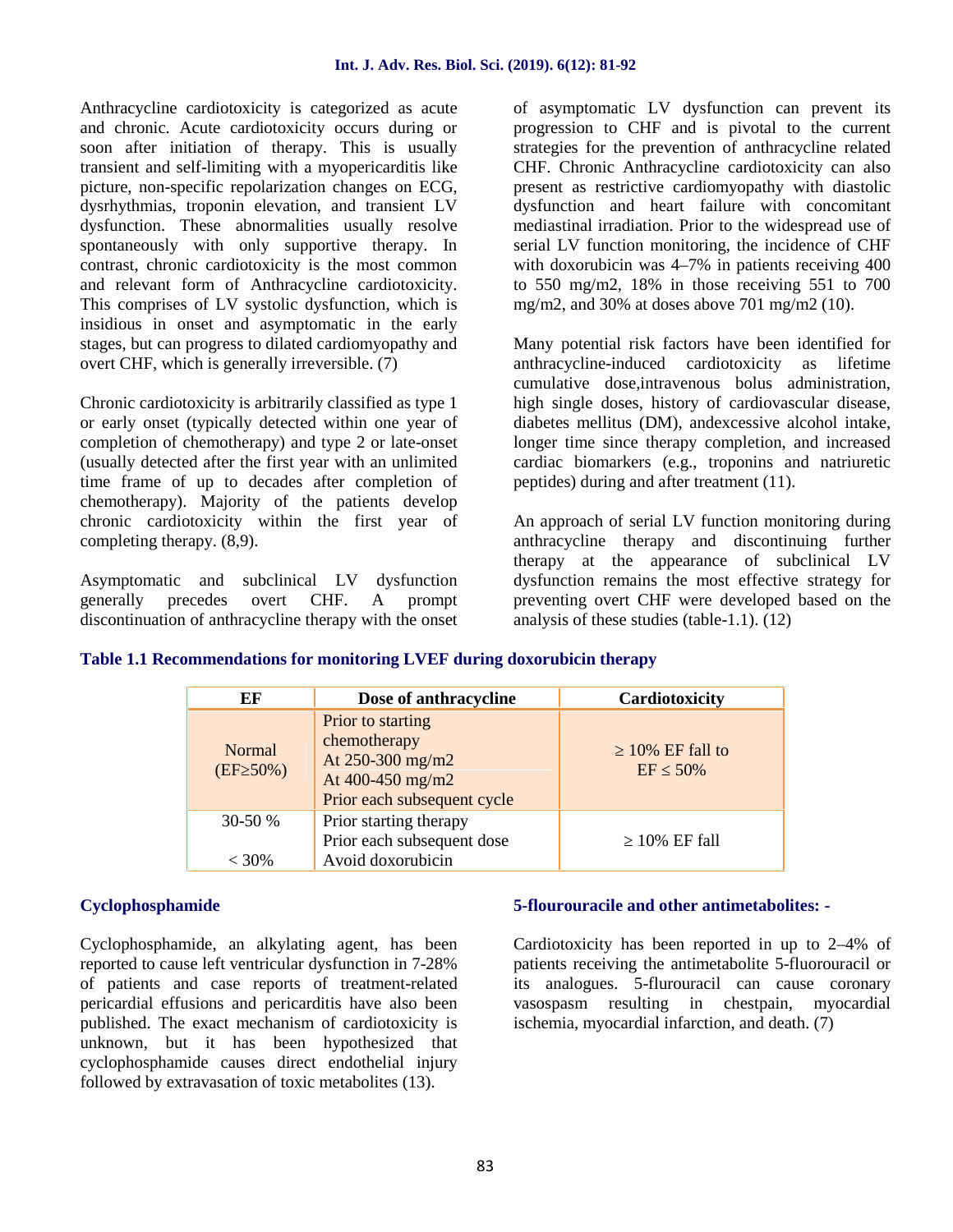#### **Vinca Alkaloids**

The vinca alkaloids were the first class of microtubule-targeting drugs to be utilized to abrogate cancer, vinca alkaloids as vincristine and vinblastine are commonly used in the treatment of leukemia and lymphoma among other malignancies, Cardiotoxicity with vinca alkaloids includes myocardial infarction, hypertension, angina, and vaso-occlusive complications. In addition, this class of drugs can also cause Prinzmetal angina which suggests coronary spasms as the culprit behind cardiac ischemia as opposed to coronary structural blockade or arrhythmia.(8)

#### **Arsenic Trioxide**

Arsenic trioxide is a cytotoxic agent commonly used in the treatment of acutepromyelocytic leukemia. One of the most common adverse cardiovascular events is QTc prolongation, occurring in 26-93% of patients; the incidence of torsado de pointes (TdP) can be as high as 15%. The mechanism of arsenic trioxide in QTc prolongation is unclear; one hypothesis proposed could be the neuropathy of cardiac sympathetic system as arsenic trioxide is known to affect the peripheral nervous system and cause sympathetic input imbalance.(9)

# **Echocardiography**

Imaging techniques are conventionally applied in monitoring of chemotherapy-related cardiotoxicity to determine left ventricular ejection fraction. echocardiography has become the dominant cardiac imaging technique due to its portability and versatility. Two-dimensional (2D) echocardiography is currently the first line imaging modality for assessing global and regional function.(14)

#### **A-left ventricle ejection fraction (EF):-**

LVEF is the most commonly accepted parameter of cardiac function that independently predicts short-term and long term mortality from CV events, including myocardial infarction, ischemic and idiopathic cardiomyopathy, as well as anthracycline-induced cardiomyopathy. However, the measurement of LVEF presents several challenges related to image quality, assumption of LV geometry, load dependency, and expertise. Moreover, LVEF measurement remains a relatively insensitive tool for detecting cardiotoxicity at an early stage. This is largely because a decrease in

LVEF does not occur until a critical amount of myocardial damage has taken place and cardiac compensatory mechanisms are exhausted (15).

#### *LV Ejection Fraction by M-Mode:-*

The American Society of Echocardiography (ASE) recommends measurement of LV dimensions with the M-mode line perpendicular to the long axis of the heart and immediately distal to the tips of the mitral valve leaflets in the parasternal long axis view(15) Ejection Fraction=  $[(EDV – ESV)/EDV] *100(15)$ Normal Values of Ejection Fraction(15)

- $\bullet$  Male EF=52-72%
- $\div$  Female EF=54-74%

#### *Simpsons method (biplane method):-*

This method has been shown to be the most accurate. This method involves manual tracing of the LV cavity endocardium at end-systole and end-diastole, from the apical 4-chamber view and the apical 2 chamber view, The machine's software then divides the cavities into many parallel discs, calculate the volume of each disc and automatically combines the volume to provide the user with estimated LV cavity volume in end diastole (LVEDV) and end systole (LVESV). Simpson's rule assumes the LV cavity to be ellipsoidal at all times  $(15,16)$ .

# **B-Mitral Annular Plane Systolic Excursion (MAPSE)**

M-mode measurement that has been employed is the descent of the base. During ventricular contraction, the base (annulus) of the heart moves toward the apex. In the presence of global left ventricular dysfunction, the magnitude of this motion is directly proportional to systolic function. M-mode interrogation is undertaken of the lateral mitral annulus, and annular excursion toward the transducer is then calculated There is a relatively linear correlation between the magnitude of systolic annular excursion and global systolic function. (16)

#### **Normal values(17) : -**

 $Men > 13$  mm Women  $> 11$  mm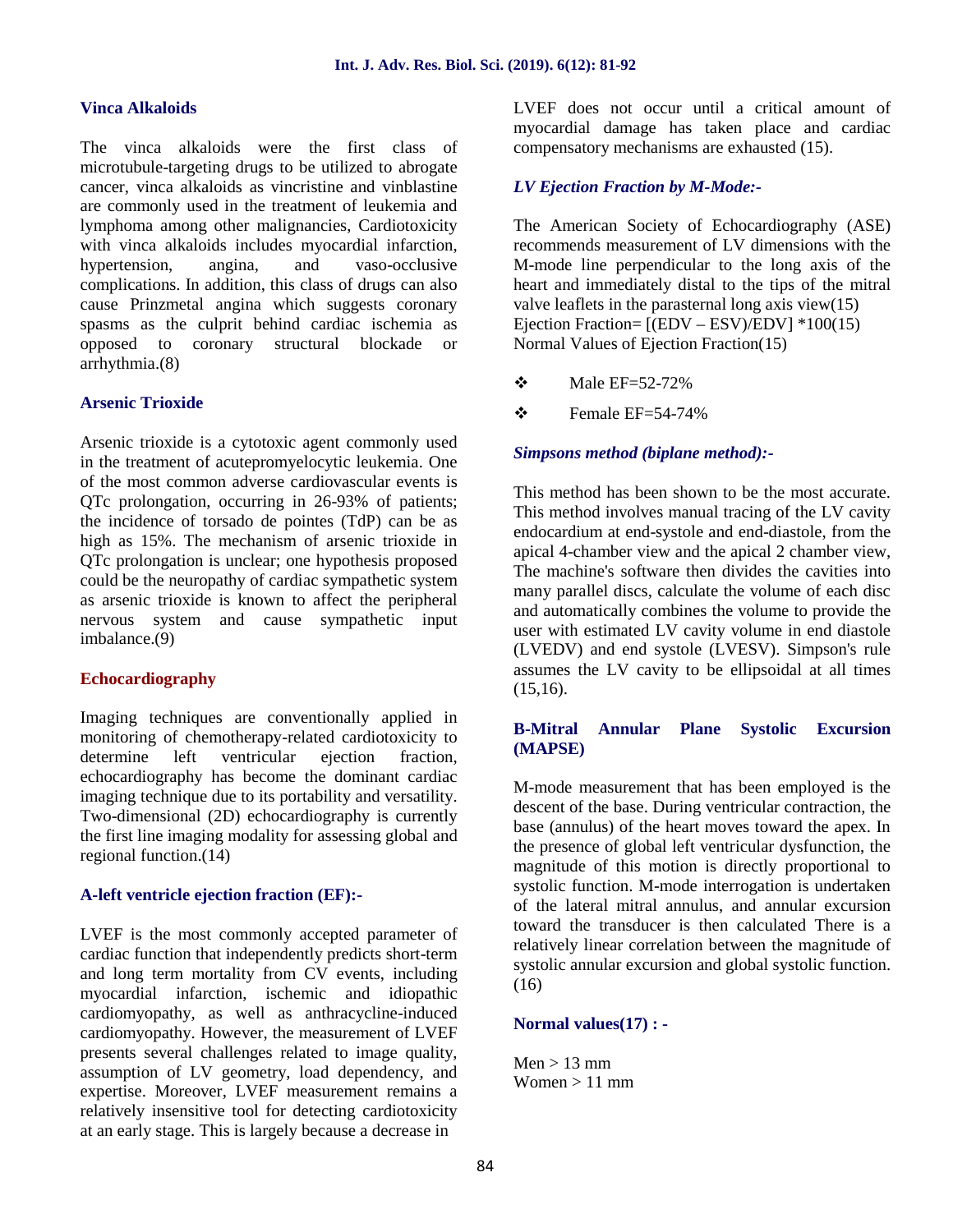### **C- Tissue Doppler Imaging (Mitral Annular Peak Systolic Velocity):-**

A sample volume can be placed within the mitral annulus or myocardium and quantitative information extracted regarding tissue velocity Annular systolic velocity $(s)$  is a marker of global left ventricular function in a uniformly contracting ventricle. Normal values Tissue Doppler Imaging Doppler tissue peak systolic velocity( $S^{\prime}$ ) (cm/s). normally 9 cm/sec  $(16,17)$ 

# **D-Myocardial strain:-**

Newer technology has emerged that allows for an improvement in the accuracy of calculating LV and the echocardiography function. One of the most promising is strain echocardiography. Strain is a measurement of myocardial deformation. As the ventricle contracts muscle shortens in the longitudinal and circumferential dimensions and thickens and lengthens in the radial direction. Strain imaging can provide an assessment of global and regional cardiac function and can be measured using either tissue Doppler or 2D based methods. (18)

Strain & Strain Rate:- Strain is represented as change in length normalized to original length while strain rate is at which time this change occurs(16)

# LV Longitudinal Strain:-

It can be acquired in apical long axis view, apical 2 chambers and apical 4 chambers.(17)

# Normal Values of Longitudinal Strain:-

Normal values for GLS depend on the definition of the measurement position in the myocardium, the vendor, and the version of the analysis software, result in inconsiderable heterogeneity. To provide some guidance, a peak GLS in the range of -19% can be expected in a healthy person. (17)

There is evidence that women have slightly higher absolute values of GLS than men and that strain values decrease with age. (19)

# **Aims of the study:-**

**1**-Early detection of left ventricular systolic dysfunction for hematological malignancy patient treated with chemotherapy with normal ejection

fraction depending on mitral annular plane systolic excursion (MAPSE), tissue Doppler systolic velocity (S`) and global longitudinal strain (GLS).

**2-** comparison of sensitivity and specificity of echocardiography parameters ( MAPSE, S`, and GLS) in detection of LV systolic dysfunction for hematological malignancy patients on chemotherapy.

# **Patients and Methods**

# **Study's design: -**

A case control study cross sectional study, conducted in Baghdad teaching hospital, cardiology department, laboratory. The study was conducted during the period 1st of May 2018 to 1st May 2019.

The echo study was done by one examiner (researcher), using the echocardiography device (Philips CX50), that has TDI capabilities and phased array transducer frequency of 2.5 MHz examination was undertaken in the left lateral decubitus position.

Cumulative doses was calculating depending on follow-up copybook which contain the detailed chemotherapy schedule and doses.

# **Inclusion criteria:-**

Patients were referred to the echocardiography laboratory from the hematology department for  $\overline{LV}$ function assessment before or during chemotherapy. **Patients** 

included have: -**1-** Normal function in the phase of chemotherapy that was defined by stability of Ejection Fraction 54% in female and 52% in male, measured by Simpson method.**2-** Good images high frame rate 2D acquisitions for speckle strain analysis.

# **Exclusion criteria: -**

Any patient with any of the following condition was excluded from the study: -**1-** hypertension**. 2-** DM**. 3** ischemic heart disease**. 4**- cardiomyopathy

**5-** radiation therapy of the chest **6-** cardiac arrthymia. **7-** valvular heart disease.**8**- rheumatic heart disease**. 9** chronic alcohol drinking**. 10-** drug (e.g. b- blockers or ca-channel blockers).**11**- any patient with impaired EF  $\ll$  54% in female and  $\lt$  52% in male).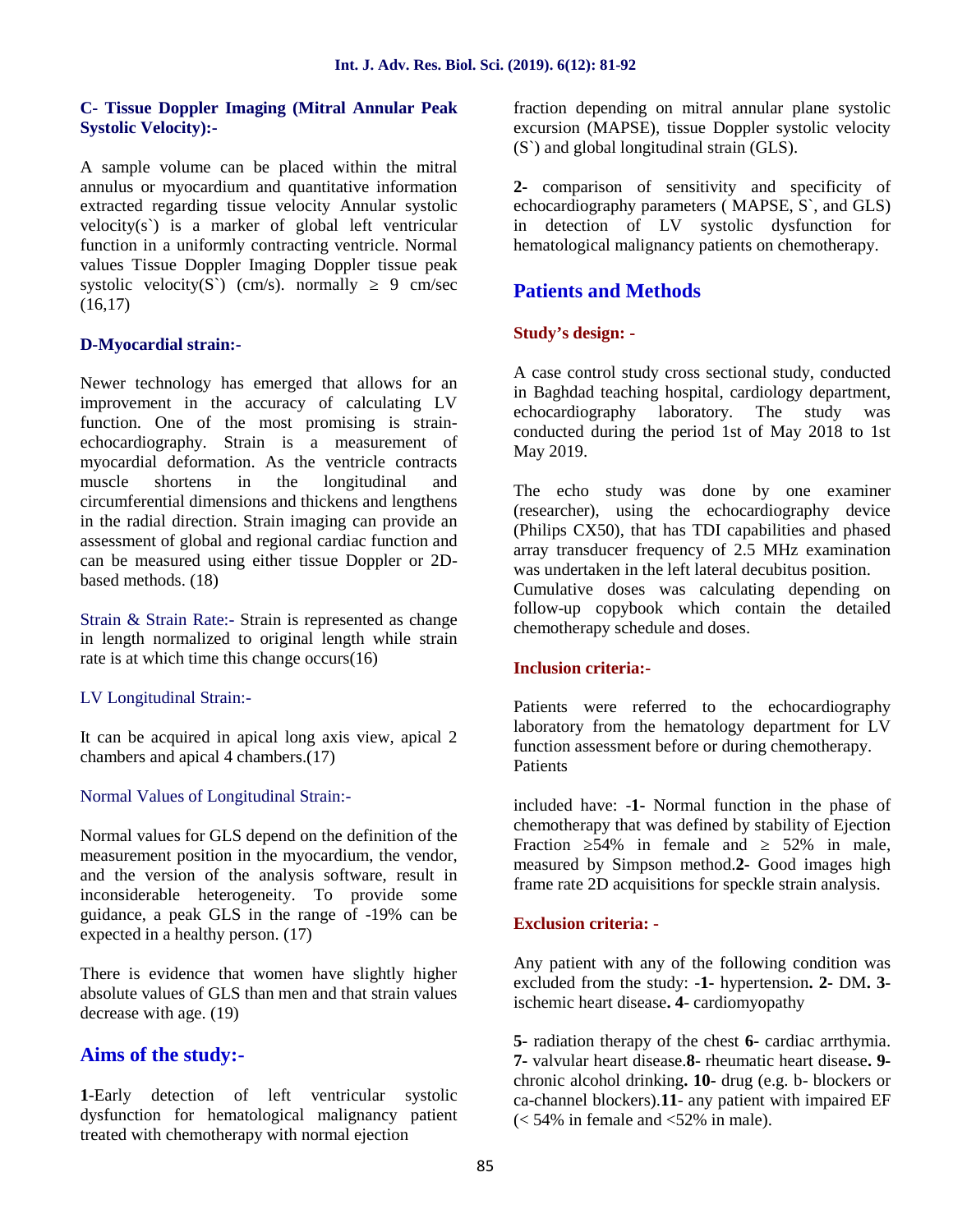# **Method and Echocardiography: -**

Echocardiographic examination and measurements are done according to recommendations of American society of echocardiography.

LV end-systolic volume (LVESV), LV end-diastolic volume (LVEDV) and ejection fraction (EF) were measured using Simpson`s method. Ejection Fraction was considered abnormal if  $EF < 54\%$  in female and  $<$ 52% in male.

Mitral annular plane systolic excursion (MAPSE) was measured using M-mode imaging in the apical four chamber view. The M-mode cursor was placed on the lateral mitral annulus as much parallel as possible to the LV walls. MAPSE  $< 13$  mm in male or  $< 11$  in female was considered abnormal.

Pulsed wave tissue Doppler echocardiography (TDE) was used to measure, mitral annular peak systolic velocity (S ) at the lateral and septal site of the mitral annulus, and if the average of both, is  $< 9$  cm/s it was considered abnormal.

Global longitudinal strain (GLS) was measured using speckle tracking echocardiography. Apical 3, 2, and 4 chambers high frame rate grayscale acquisitions (40 to 80 frames/s) were obtained with commercially available equipment Philips CX-50. GLS was measured for 3, 2, and 4 chamber views separately Segmental strain was presented as a bull- eye map and GLS was automatically. Calculated The strain cutoff - 19 was used as a lower normal value, any reading below -19 considered abnormal.

All measurements were taken along with simultaneous electrocardiogram at a speed of 25 mm/s during three consecutive heart cycles, and the mean values were calculated.

# **Statistical analysis:-**

Data of all cases and controls were entered, managed and analyzed by using the statistical package for social sciences (SPSS) version 24, IBM, US, 2014. Descriptive statistics were presented as frequencies (number) and percent (%), for categorical variables (gender, diagnosis, types of cytotoxic drugs,), and as a mean with standard deviation (SD) for continuous variables (age in years, cumulative dose of chemotherapies, EF, systolic tissue Doppler parameter (S`), MAPSE, and GLS).

Chi square test was used to assess the significance of the differences in frequencies of categorical variables, and also used to detect the sensitivity and specificity for each parameter.

Study t-test was used to assess the significance of differences in mean values of the continuous variables. A P-value < 0.05 was considered statistically significant.

# **Results**

A total of 85 patients (43 males and 42 female) and with different hematological malignancies on chemotherapy(as cases), in addition to 78 patients (40 males and 38 female) with different hematological malignancy without chemotherapy (as a controls) were enrolled in this study, comparing the sample size of cases and control shows no significant difference with (P-value= 0.129), also by comparing both male and female number for cases and control shows no significant differences with ( $P= 0.072$  for male and  $P=$ 0.068 for females).

The mean age of patients on chemotherapy was 42.2  $\pm$ 13.8year and for controls was 40.79 $\pm$  15.2years with no statistically significant difference (P=0.18).

The mean weight of the cases was  $73.5\pm10.5$  Kg while the mean weight of the control was  $77.3 \pm 11.5$ Kg without significant difference between them with  $(P=0.996)$ .

The mean height of the cases was  $165.8\pm9.11$  cm and the mean height of the control was  $166.9 \pm 7.21$  cm without significant difference between them with  $(P=0.244)$ .

The mean body surface area of the cases  $1.84 \pm 0.167$ m2, while the mean body surface area of the control was 1.88±0.171m2 without significant differences between them with  $(P= 0.940)$ . see table  $(3.1)$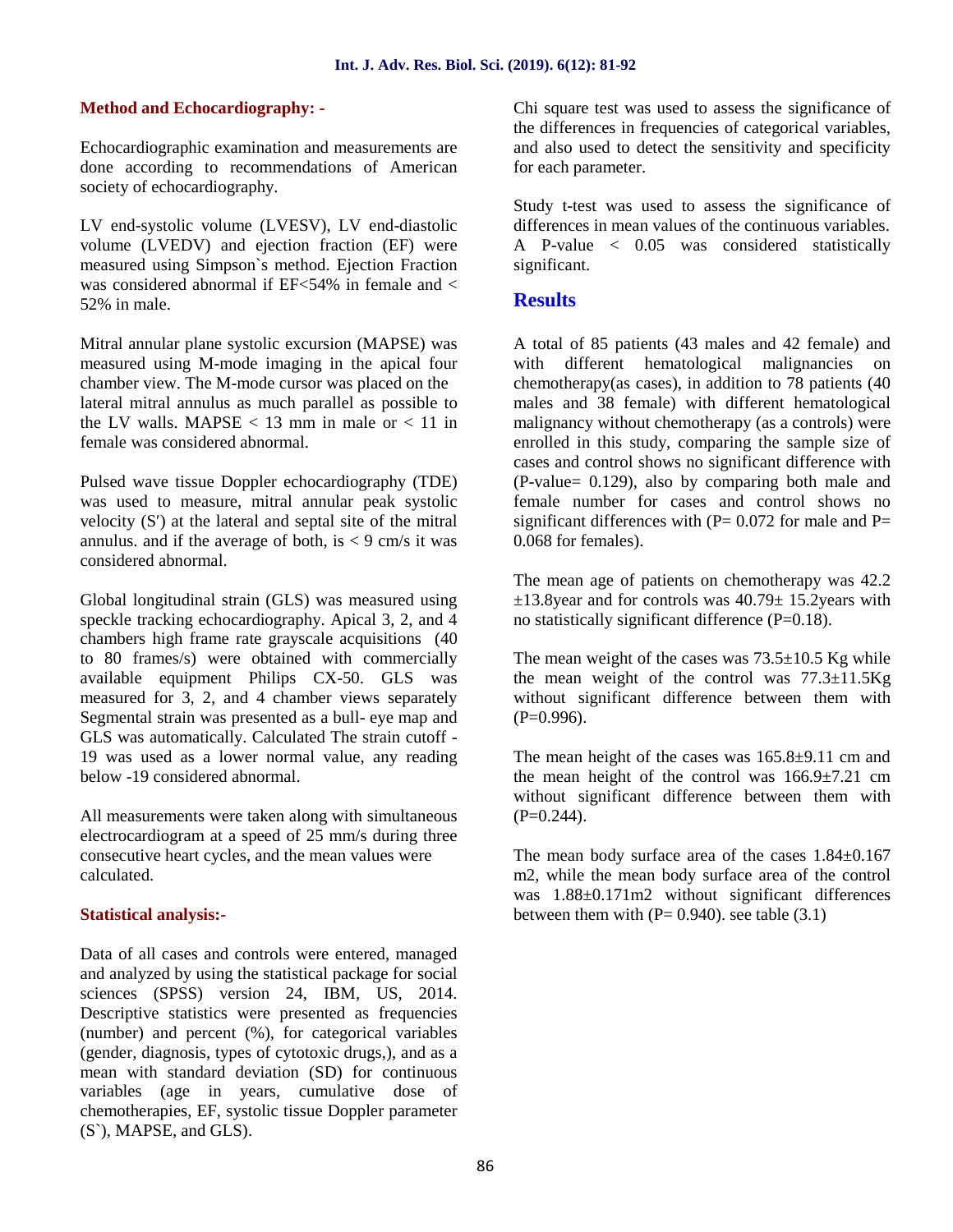|                                       | <b>Characters</b> | Cases $(85)$    |                  |    | Control (78)     | <b>P-value</b> |
|---------------------------------------|-------------------|-----------------|------------------|----|------------------|----------------|
|                                       | No. of patients   | 85              |                  |    | 78               | $P = 0.129$    |
| Gender                                | Male $(\%)$       | 43              | 51.7%            | 40 | 48.7%            | $P = 0.072$    |
| (% )                                  | Female $(\%)$     | 42              | 48.3%            | 38 | 51.3%            | $P=0.068$      |
| Age(years)<br>$(Mean \pm SD)$         |                   | $42.2 \pm 13.8$ |                  |    | $40.79 \pm 15.2$ | $P=0.18$       |
| Weight(kg)<br>$(Mean \pm SD)$         |                   | $73.5 \pm 10.5$ |                  |    | $77.3 \pm 11.5$  | $P=0.996$      |
| Height(cm)<br>$(Mean \pm SD)$         |                   |                 | $165.8+9.11$     |    | $166.9 \pm 7.21$ | $P=0.244$      |
| Surface $area(m2)$<br>$(Mean \pm SD)$ |                   |                 | $1.84 \pm 0.167$ |    | $1.88 \pm 0.171$ | $P=0.940$      |

Table (3.2) summarizes the distribution of the cytotoxic drugs used in different combined regimens for the treatment of hematological malignancies among Patients, with it is cumulative dose. Doxorubicin (DOX) was the dominant medication

used in all Patients85 (100%) followed by cytarabine (Ara-c) 50 (59%), cyclophosphamide 43 (51%), Vincristine 38 (45%), etoposide 26 (30%), methotrexate (MTX )17 (20%), vinblastine 6 (7%), cisplatinum 5(6%), and bleomycin 4 (5%)

|  |  | Table (3.2) shows number of patients taking chemotherapy, with cumulative dose |
|--|--|--------------------------------------------------------------------------------|
|--|--|--------------------------------------------------------------------------------|

| Chemotherapy     | <b>Number of patients</b> | Percent $(\% )$ | Cumulative dose (mg/m2)<br>(Mean±SD) |
|------------------|---------------------------|-----------------|--------------------------------------|
| Doxorubicin      | 85                        | 100%            | $201 \pm 140$                        |
| Ara-c            | 50                        | 59%             | $870 \pm 102$                        |
| Cyclophosphamide | 43                        | 51%             | $2197 + 511$                         |
| <b>VCR</b>       | 38                        | 45%             | $7.6 \pm 2.7$                        |
| Etoposide        | 26                        | 30%             | $679 \pm 214$                        |
| <b>MTX</b>       | 17                        | 20%             | $90+25$                              |
| Vinblastin       | 6                         | 7%              | $72 + 15$                            |
| Cisplatinum      | 5                         | 6%              | $200 \pm 28.8$                       |
| Bleomycin        | $\overline{4}$            | 5%              | $63 \pm 18.7$                        |

The mean ejection fraction (EF) of cases was  $(62.6 \pm 6.1)$ 35%) and for control it was  $(67.3 \pm 8.34)$ %). Although both patients and control had EF within the normal ranges, the difference was statistically significant  $(P=0.024)$ , patients had lower EF than controls. .

The mean MAPSE for the cases was  $10.78 \pm 3.435$ while the mean MAPSE for the control group was 13.34± 2.253 with significant difference between both group ( $P = 0.0083$ ).

The mean S for the cases was  $8.3\pm3.232$  while the mean S` for the control group was 11.2±3.88 with significant difference between both groups with  $(P=$ 0.0076).

The mean GLS for the cases was -16.43±2.398 while the mean GLS for the control group was  $-22.4 \pm 3.04$ with significant difference between both groups  $(P=$ 0.0016)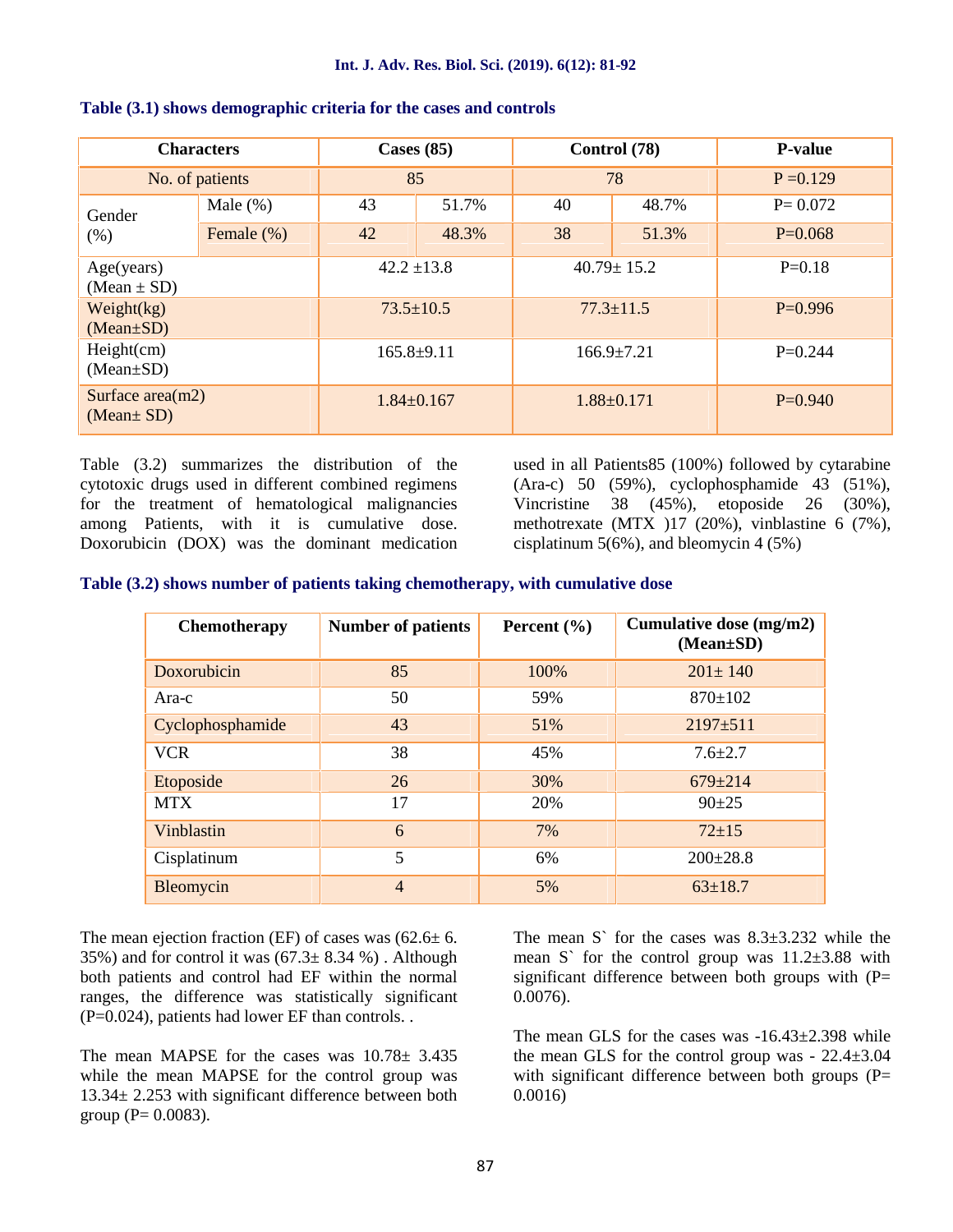The mean GLS in A3C view in cases was -19.22 $\pm$ 1.87 while mean GLS in A3C view for the control group was -21.87 $\pm$ 7.72 with significant difference between both groups with (P=0.00071). The mean GLS in A4C view in cases was -16.13±3.12while mean GLS in A4C view for the control group was -19.012±3.04with

significant difference between both groups with (P=0.00104).The mean GLS in A2C view in cases was -16.43±1.93 while mean GLS in A2C view for the control group was  $-23.16 \pm 4.12$  with significant difference between both groups with (P=0.00312).All echo data is shown in the table (3.3).

| <b>Parameters</b>       | Case<br>$(Mean \pm SD)$ | Control<br>(Mean $\pm SD$ ) | <b>P-value</b> |
|-------------------------|-------------------------|-----------------------------|----------------|
| EF%                     | $62.6 \pm 6.35$         | $67.3 \pm 8.34$             | $P = 0.024$    |
| MAPSE(mm)               | $10.78 \pm 3.435$       | $13.34 \pm 2.253$           | 0.0083         |
| S <sup>z</sup> (cm/sec) | $7.3 + 3.232$           | $11.2 \pm 3.88$             | 0.0076         |
| GLS (Mean)              | $-16.43 \pm 2.398$      | $-22.4 \pm 3.04$            | 0.0016         |
| A3C                     | $-18.22 \pm 1.87$       | $-21.87 \pm 7.72$           | 0.00071        |
| A4C                     | $-16.13\pm3.12$         | $-20.012 \pm 3.04$          | 0.00104        |
| A2C                     | $-16.43 \pm 1.93$       | $-23.16 \pm 4.12$           | 0.00312        |

# **Table (3.3) Comparison between cases and controls in EF and longitudinal LV systolic function parameters**

The table (3.4) shows that most of the cases has abnormal MAPSE is  $70$  (82%), and  $15(18%)$  of cases with normal MAPSE, as compared with control, 5 (7%) of them with abnormal MAPSE and73 (93%) of control with normal MAPSE. From the table we conclude the sensitivity of MAPSE test is 82% and specificity is 93% in detection of LV systolic dysfunction.

The table (3.4) shows most of the cases has abnormal  $S$  is76 (89%), and 9 (11%) of cases with normal  $S$ , as compared with control, 4 (5%) of them with abnormal

S` and 74 (94%) of control with normal S. From table we conclude the sensitivity of S` test is 89% and specificity is 94% in detection of LV systolic dysfunction.

The table (3.3) shows most of the cases has abnormal GLS 80(94%), and 5(6%) of cases with normal GLS, as compared with control, 2 (2.5%) of them with abnormal GLS and 76 (97.5%) of control with normal GLS..From table we conclude the sensitivity of GLS test is 94% and specificity is 97.5% in detection of LV systolic dysfunction.

# **Table (3.4) shows the numbers and the percent of cases and control with normal and abnormal longitudinal LV function parameters**

|                          | Cases (number $/ \frac{9}{6}$ ) | Control<br>$(number/\%)$ |
|--------------------------|---------------------------------|--------------------------|
| Abnormal<br><b>MAPSE</b> | 70 (82%)                        | 5(7%)                    |
| Normal<br><b>MAPSE</b>   | 15 (18%)                        | 73 (93%)                 |
|                          | Sensitivity = $82\%$            | Specificity= $93\%$      |
| $S < 9$ cm/sec           | 76 (89%)                        | 4(5%)                    |
| $S^{\sim}$<br>9 cm/sec   | $9(11\%)$                       | 74 (95%)                 |
|                          | Sensitivity=89%                 | Specificity=95%          |
| $GLS < -19$ cm/sec       | $80(94\%)$                      | $2(2.5\%)$               |
| $GLS - 19$ cm/sec        | 5(6%)                           | 76 (97.5%)               |
|                          | Sensitivity = $94\%$            | Specificity= $97.5\%$    |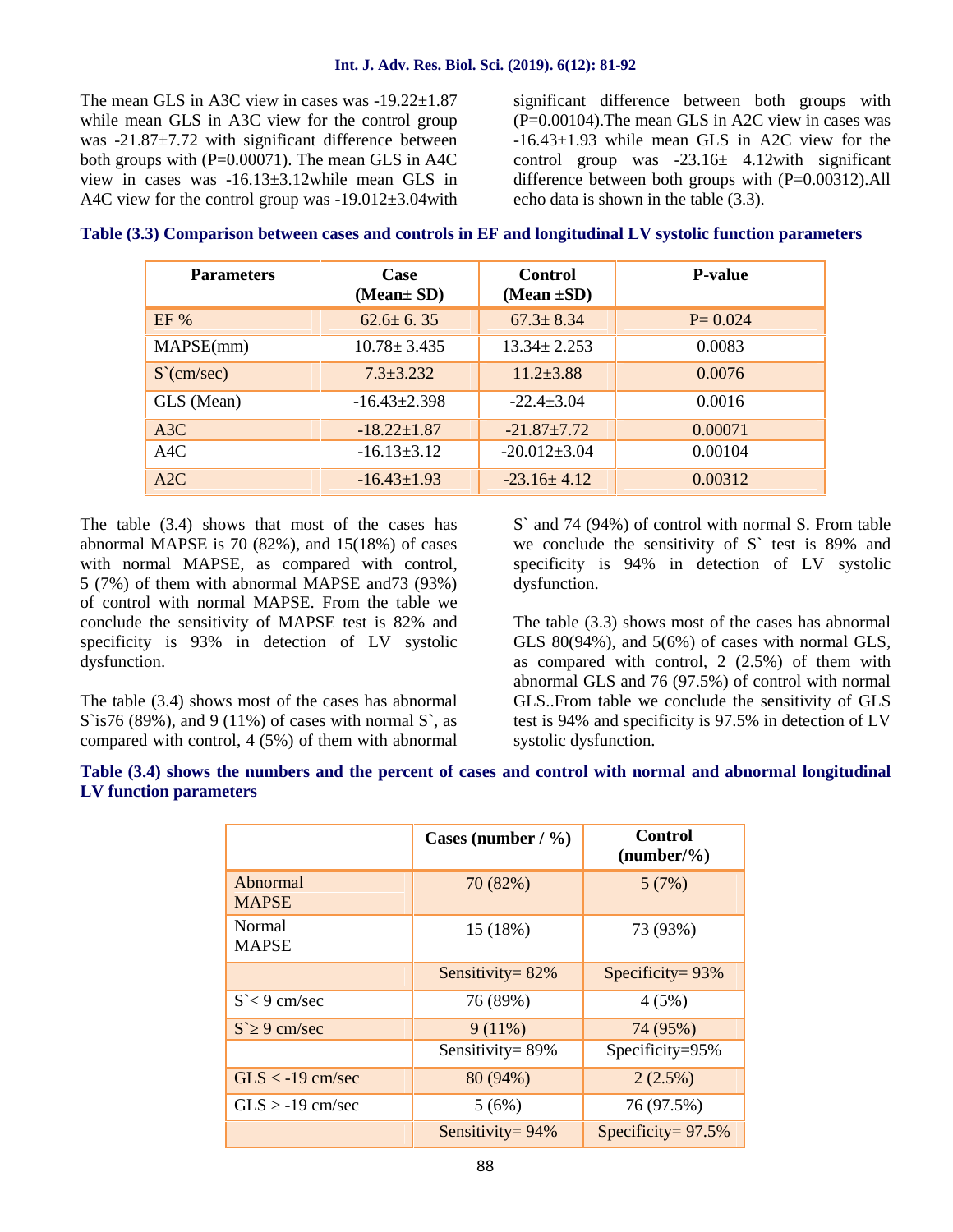# **Discussion**

Cardiac toxicity remains an important side effect of anticancer therapies, leading to increased morbidity and mortality due to mainly heart failure, myocardial ischemia, arrhythmias, hypertension and thromboembolism which can negatively affect the quality of life as well as the prognosis of oncologic patients(1)Therefore, contemporary management of patients with cancer should include careful consideration of potential cardiotoxicity during therapy, with a focus on early detection and intervention(2).

Male patients were equally distributed with females in the present study. This findings is consistent with **Dahi DM, in Baghdad (2014)**(20) and **Sysa-Shah P, et al study in USA (2014)**(21) but This finding is inconsistent with **Mohammed SK et al study in Iraq** (2014)(22) and **Weldetsadik AT** study in Ethiopia (2013) (23) .which reported predominance of male gender among hematological malignancies, This inconsistency might be attributed to small sample size of present study in comparison to previous literatures and, additionally, the differences in study design.

In the current study, the demographic picture of the studied group revealed a mean age of patients with hematological malignancies of  $42\pm13.8$  years. This finding is close to results of **Hossain MS, et al study in Bangladesh (2014)**(24) which shows mean age of cases is  $41\pm10.45$  year, .Also This finding is close to results of **Dahi DM, in Baghdad (2014)**(20) , that reported mean age of studied patients with hematological malignancies was of 39.7±14.2 years. On the other hand, this reported mean age of studied patients was much lower than the results of **Smith A, et al study in UK (2011)**(25) that revealed mean age of hematological malignancies patients in UK for period 2004-2009 of 70.6 years. It is generally argued that young age phenomenon of cancers might be due to the lower life expectancy and younger population structure of a developing country.

The main cytotoxic therapy studied in this thesis was Doxorubicin (100%). this finding is consistent with results of **Sysa-Shah P, et alstudy in USA (2014)**(21) **Dahi DM, in Baghdad (2014)**(20) that reported wide use of Doxorubicin in hematological cancers(100%), which is one of Anthracycline chemotherapy that considered an effective therapy for numerous types of malignancies.

The mean cumulative dose of the doxorubicin is  $201 \pm$ 140 mg, this is consistent with **Dahi DM, in Baghdad (2014)**(20) in which the mean cumulative dose of thedoxorubicin is  $158\pm74.8$  mg, also consistent with **(Stoodley et al., 2011)**(27) With mean cumulative dose is  $219 \pm 110$  mg, this is safe dose usually given for avoidance of cardiotoxic effects of chemotherapy. The current study reported that the mean ejection fraction percent was significantly lower among cases (p=0.024) as compared with control group. This finding is consistent with results of **Alihano lu YI, et al study in Turkey**  $(2012)(28)$  **that report (P-value=** 0.0086) and **Shore T, et al study in USA (2001)**(29). Reporting (P-value=0.00341),and low ejection fraction of patients was significantly correlated with taking Doxorubicin and Cyclophosphamide that may cause reduction in EF as compared with patient not taking chemotherapy .

MAPSE is one of the parameters used to quantify long-axis LV systolic, function .In this study, results MAPSE has benefit in detection of subclinical LV systolic dysfunction of patients on chemotherapy, with (P value  $= 0.0083$ ). this study is the same result that mitral annular plane systolic excursion can be used as a sensitive tool to detect early longitudinal LV systolic dysfunction **Joanna Luszczak et al.,2013).**(30) that with report (P-value=  $0.0062$ )

The tissue Doppler parameters show mainly significantly differences for patients compared to controls  $(P=0.0076)$ . This finding is similar to results of **Mercuro G, et al** study in Italy (2007) (31) that shows (P-value=  $0.021$ ).

A relative reduction in GLS observed after taking chemotherapy as  $(P= 0.0016)$  with no specific segment involved rather than others (all segments involved uniformly) which provides confirmation of observations reported previous study **Stoodley et al., 2011**(27) and similar to another study that stated the ability of longitudinal systolic strain to detect sub clinical changes in LV systolic function in patients receiving anthracycline chemotherapy **Yu Kang et al., 2013**(26)

Our study shows that the most sensitive and specific parameter to detect LV systolic dysfunction is the GLS with sensitivity 94% and specificity 97.5%, this data correlate with study **Stoodley et al., 2011**(27) and **Yu Kang etal.,2013**(26)That states that the most sensitive parameter for detection of subclinical systolic dysfunction of patient on chemotherapy is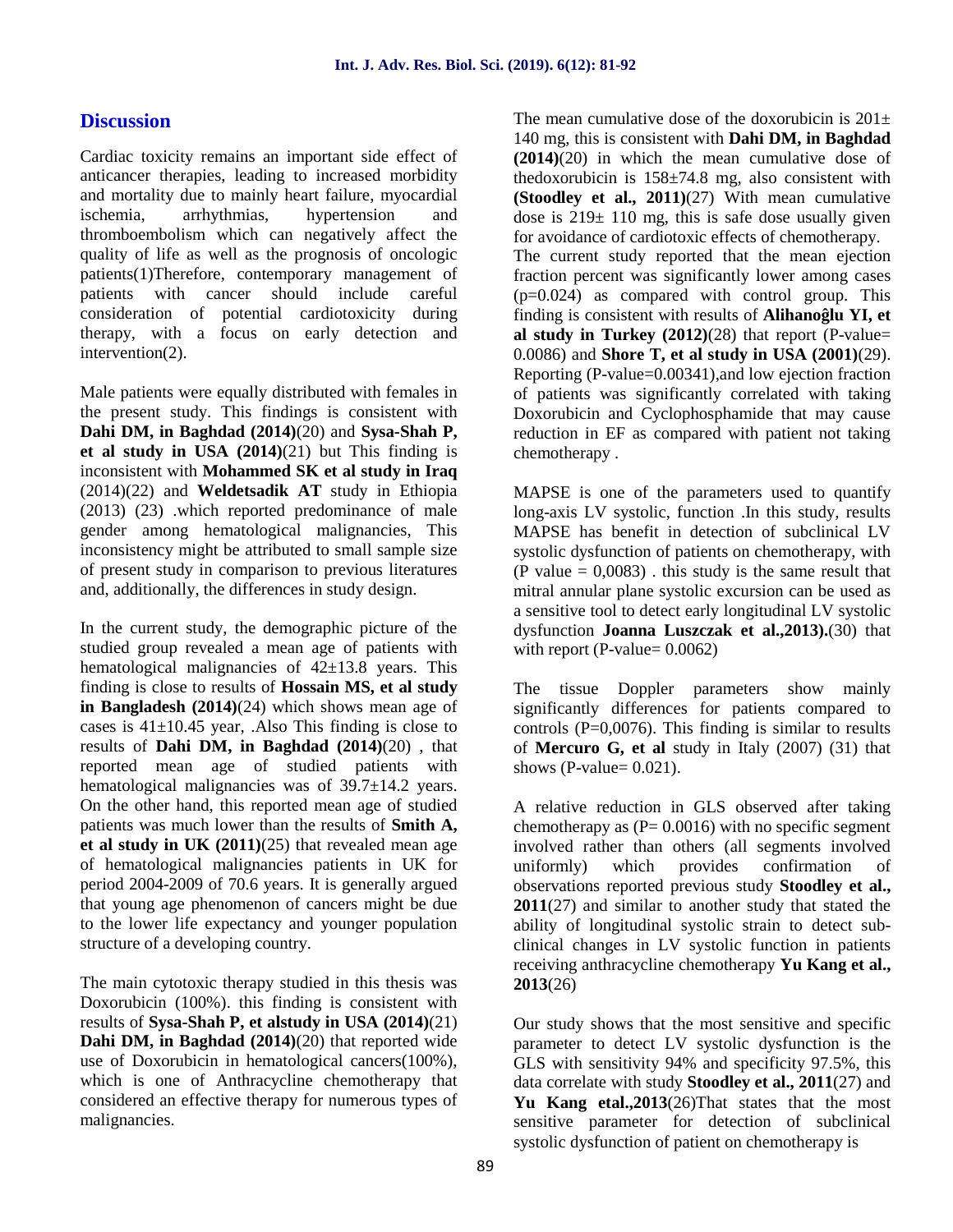GLS, followed by S` then MAPSE and all is more sensitive and specific than EF which is similar to our findings .

# **Limitations of the study:-**

**1.** Small sample size.

**2**. The study design did not allow follow-up of cases during chemotherapy.

**3**. Subclinical or silent coronary artery disease cannot be excluded in patients without performing coronary angiography.

**4**- The duration of taking chemotherapy was not taken in consideration in our study.

**5-** The study done in a single center.

# **Conclusions &Recommendations:-**

# *Conclusions: -*

**1**-Left ventricular dysfunction was significantly diagnosed among patients with hematological malignancies treated with cytotoxic drugs.

**2**-Conventional 2D- and Doppler echocardiography, pulsed-wave tissue Doppler echocardiography are a reliable, simple and reproducible methods, which may be included in serial echocardiographic evaluation routinely in all patients during chemotherapy.

**3-** Reduction in myocardial deformation parameters (GLS) is a sign of subclinical myocardial dysfunction from chemotherapy which occur prior to any change in LVEF assessed by conventional 2D echocardiography and it is considered the most sensitive and specific parameter.

**4**-Parameters -such as tissue Doppler systolic velocity S` and MAPSE- can be used to detect myocardial systolic dysfunction in patients treated with chemotherapy as alternative to GLS.

**5-** LV systolic dysfunction occurs uniformly involving all segments of myocardium.

**6**- LVEF is not accurate for measuring subtle segmental LV dysfunction.

# *Recommendations: -*

**1**-the GLS is recommended instead of other traditional methods for the assessment of LV systolic function in patients treated with chemotherapy.

**2**-In the absence of speckle tracking imaging, we should use peak systolic velocity (S') of the mitral annulus by pulsed-wave DTI and /or mitral annular displacement by M-mode echocardiography for the assessment of LV systolic function in addition to LVEF in patients treated with chemotherapy.

**3**-Further studies with larger sample size and longer duration are highly suggested.

# **References**

- **1** Russell RR, Alexander J, Jain D, et al. The role and clinical effectiveness of multimodality imaging in the management of cardiac complications of cancer and cancer therapy. J NuclCardiol2016;23:856-84
- **2** Seidman A, Hudis C, Pierri MK, et al. Cardiac dysfunction in the trastuzumab clinical trials experience. J ClinOncol2002; 20:1215–21.
- **3** Seidman A, Hudis C, Pierri MK, et al. Cardiac dysfunction in the trastuzumab clinical trials experience. J ClinOncol2002; 20:1215–21. a retrospective study. Breast Cancer Res Treat 2009; 117:357–64.
- **4** Howlader N, Ries LAG, Mariotto AB, Reichman ME, Ruhl J, Cronin KA. Improved estimates of cancer-specific survival rates from population based data. J Natl Cancer Inst. 2010;102:1584- 1598.
- **5** Yeh ETH, Tong AT, Lenihan DJ, et al. Cardiovascular Complications of Cancer Therapy.Circulation [Internet] 2004 [cited 2016 Dec 16];109(25):3122-31.
- **6** Geisberg CA, Sawyer DB. Mechanisms of anthracycline cardiotoxicity and strategies to decrease cardiac damage. Curr Hypertens Rep 2010;12(6):404–10.
- **7** de Forni M, Malet-Martino MC, Jaillais P, et al. Cardiotoxicityyy of high-dose continuous infusion fluorouracil: a prospective clinical study. J ClinOncol 1992;10:1795-801.
- **8** Floyd JD, Nguyen DT, Lobins RL, Bashir Q, Doll DC, Perry MC. Cardiotoxicity of cancer therapy. J Clin Oncol Off J Am Soc Clin Oncol 2005; 23(30):7685–96.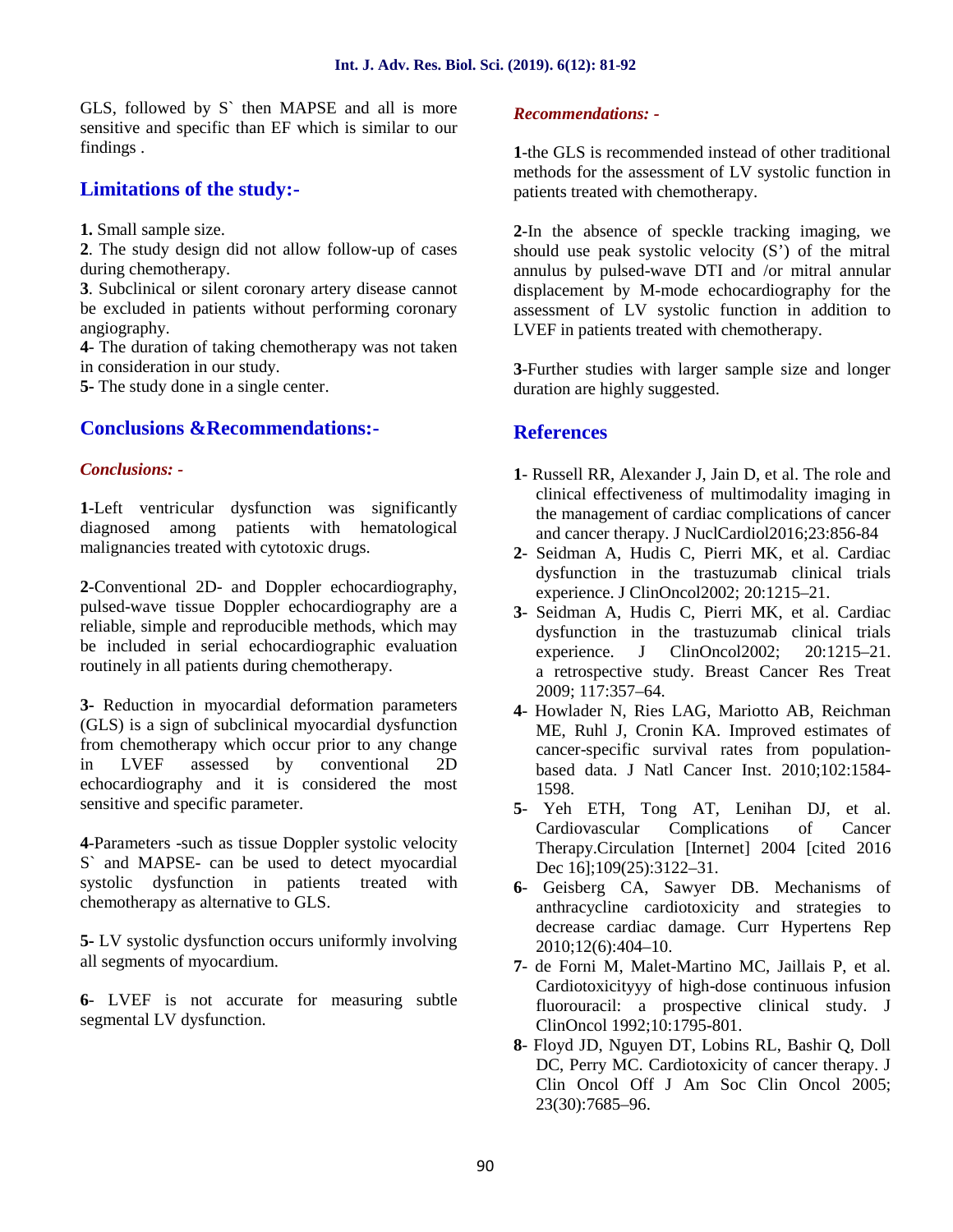- **9** Ducas RA, Seftel MD, Ducas J, Seifer C. Monomorphic ventricular tachycardia caused by arsenic trioxide therapy for acute promyelocytic<br>leukaemia. J R Coll Physicians Edinb leukaemia. J R Coll Physicians 2011;41(2):117–8.
- **10** Mitani I, Jain D, Joska TM, et al. Doxorubicin cardiotoxicity: prevention of congestive heart failure with serial cardiac function monitoring with equilibrium radionuclide angiocardiography in the current era.JNuclCardiol 2003;10:132-9.
- **11** ShK, Rasul KI. Chemotherapy Induced Cardiomyopathy: Pathogenesis, Monitoring and Management. J Clin Med Res 2009 ;1(1):8–12.
- **12** Miranda CJ, Makui H, Soares RJ, et al. Hfe deficiency increases susceptibility to cardiotoxicity and exacerbates changes in iron metabolism induced doxorubicin. Blood 2003;102:2574-80.
- **13** Curigliano G, Cardinale D, Suter T, et al. Cardiovascular toxicity induced by chemotherapy, targeted agents and radiotherapy: ESMO Clinical Practice Guidelines. Ann Oncol [Internet] 2012 [cited 2017 Apr 30]; 23(suppl\_7):vii155-vii166..
- **14** Elena Kinova and AssenGoudev (2012). Early Detection and Prediction of Cardiotoxicity -Biomarker and Echocardiographic Evaluation, Cardiotoxicity of Oncologic Treatments, 20th May 2014, 340-342.
- **15**-Bernard E. Bulwer, Scott D. Solomon, Rajesh Janardhanan, Echocardiographic Assessment of Ventricular Systolic Function, Scott D. Solomon, Essential Echocardiography, Totowa, New Jersey, 2017; 5:92-94.
- **16**-Armstrong, William F.; Ryan, Thomas, Evaluation of Systolic Function of the Left Ventricle, Lippincott Williams & Wilkins, Feigen Baum's Echocardiography, 7th Edition, 2010 ;6 :124-155.
- **17**-Rydberg E, Arlbrandt M, Gudmundsson P, Erhardt L, Willenheimer R. Left atria-ventricular plane displacement
- predicts cardiac mortality in patients with chronic atrial fibrillation. Int. J. Cardiol. 2003; 91: 1–7.
- **18** Ling LH, Kistler PM, Kalman JM, Schilling RJ, Hunter RJ. Comorbidity of atrial fibrillation and heart failure.Nat Rev Cardiol. 2016; 13(3): 131-47
- **19**-Kocabay G, Muraru D, Peluso D, Cucchini U, Mihaila S, Padayattil-Jose S,m et al. Normal left ventricular mechanics by two-dimensional speckle 30-Joanna tracking echocardiography. Rev Esp Cardiol 2014; 67(8):651–658.
- **20** Dhahi DM, Echocardiographic Assessment of Left Ventricular Function for Hematological Cancer Patients on Chemotherapy, 2014,pg 30
- **21** Sysa-Shah P, Xu Y, Guo X et al. Geranylgeranylacetone Blocks Doxorubicin-Induced Cardiac Toxicity and Reduces Cancer Cell Growth and Invasion through RHO Pathway Inhibition. Mol Cancer Ther. 2014 Apr 15.
- **22-** Mohammed SK, Al-Faisal AH. Study of mirosomal aberrations and micronucleus formation in some Iraqi patients infected with acute myeloid leukemia (AML). Iraqi Journal of Biotechnology, 2014; 13 (1): 68-77.
- **23** Weldetsadik AT. Clinical characteristics of patients with hematological malignancies at gondar university hospital, North West Ethiopia. Ethiop Med J. 2013; 51 (1):25-31.
- **24-** Hossain MS, Iqbal MS, Khan MA et al. Diagnosed hematological malignancies in Bangladesh - a retrospective analysis of over 5000 cases from 10 specialized hospitals. BMC Cancer 2014, 14:pg438.
- **25-** Smith A, Howell D, Patmore R et al. Incidence of haematological malignancy by sub-type: a report from the Haematological Malignancy Research Network. British Journal of Cancer 2011; 105: 1684 – 1692.
- **26-**Yu Kang et al. Early detection of anthracyclineinduced cardiotoxicity using two-dimensional speckle tracking echocardiography. Cardiology Journal 2013;20 (6): 592–599.
- **27-**Stoodley, P. W., Richards, D. A., Hui, R., Boyd, A., Harnett, P. R., Meikle, et al. Two-dimensional myocardial strain imaging detects changes in left ventricular systolic function immediately after anthracycline chemotherapy. Eur J Echocardiogr 2011; 10 :pg:1093.
- 28-Alihano lu YI, Kaya Z, Arı H, Karaarslan et al. Assessment of left ventricular systolic and diastolic function with conventional and tissue Doppler echocardiography imaging techniques in patients administered tyrosine kinase inhibitor. Arch Turk SocCardiol 2012; 40(7):597-605.
- **29-** Shore T ,Harpel J, Schuster MW et al. A study of a reduced-intensity conditioning regimen followed by allogeneic stem cell transplantation for patients with hematologic malignancies using Campath-1H as part of a graft-versus-host disease strategy. Biol Blood Marrow Transplant 2006; 12 (8):868-75.
- Luszczak, Maria Olszowska, SylwiaDrapisz, WojciechPlazak, Magdalena Kaznica-Wiatr, Izabela Karch and Piotr Podolec. Assessment of left ventricle function in aortic stenosis: mitral annular plane systolic excursion is not inferior to speckle tracking echocardiography